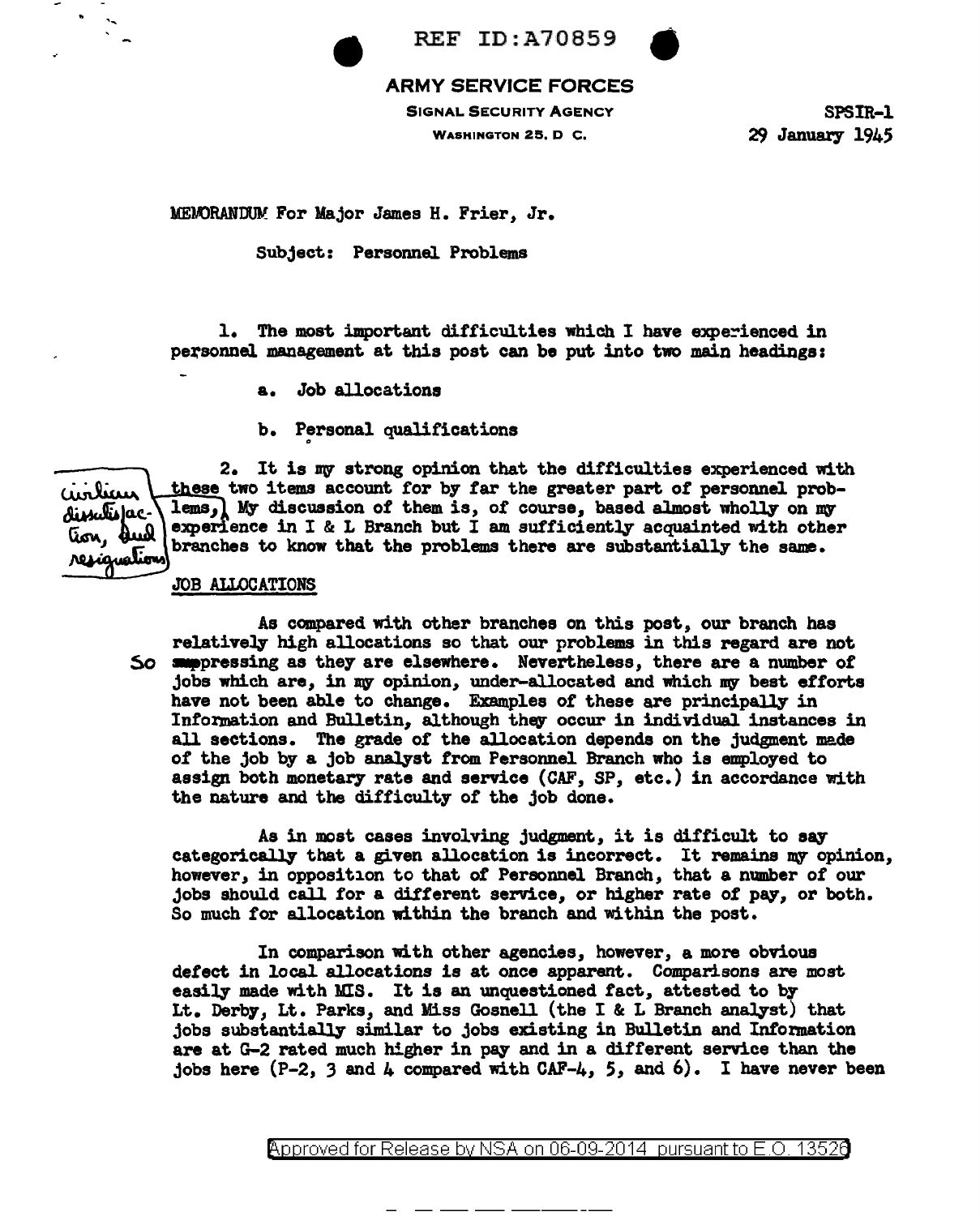able to have anything done in this branch on the basis of these comparisons; yet it is admitted by all, the jobs are similar. The reason for this great discrepancy lies in a totally different attitude toward the work being taken by MIS. It is my opinion that on this post Personnel Branch adheres with relatively great rigidity to what it believes the requirements or Civil Service in this matter, whereas the allocations adopted by MIS reflect a recognition not only of the war crisis in which its people are worldng but also of the unique type of work which is done, namely, dealing with intelligence of vital importance to our armies in the field. Nothing comprehended in peace time Civil Service rules contemplates work of this nature, which does not exist on such a scale or  $\frac{1}{n+2}$  such a vital instrument of warfare during peace time.

 $(4.4)$ 

I believe that if this can be done by MIS it can and most certainly should be done at this post, which is an essential part of the intelligence process guided by' MIS.

## PERSONAL CJJALIFICATIONS

 $\lambda$ 

In this branch qualifications have proved infinitely more discouraging than allocations. A great many jobs in the branch, relatively speaking, have been allocated at grades higher than those possessed by the incumbents. In far too many cases it has proved impossible to promote these incumbents to the grades and pay rates to which they are entitled, by reason of Civil Service qualifications.

It does not matter that the person concerned is doing excellent work or that he is fulfilling a vital function; the only matters taken into consideration when he is considered for promotion are qualifications- again set down in peace time--and most rigorously adhered to by Personnel<br>Branch and the Civil Service representatives with whom they must work.

Branch and the Civil Service representatives with whom they must work. . . One example is the case of Miss Bert.ha Atkinson, whose ~ Jl.t{s~C&f Service rating has at all times been very good. She has been 19 months  $\mathbb{U}$ **Service** rating has at all times been very good. She has been 19 months  $\mathcal{N}$  in this post as an SP-5--10 months in B-2, 9 months in Information Section of I & L Branch. Her rating is SP-5. The allocation of her job is CAF-5, one step higher in pay. She deals with information, collecting and disseminating for the needs of cryptanalysts and translators. Her experience before she came to this post included 21 years of teaching~2 in grade school, 19 in high school. Civil Service qualification rules regard teaching as clerical rather than professional experience. It therefore seemed clear that Miss Atkinson could be promoted on a clerical. Without any difficulty. She was accordingly recommended for promotion on 17 August 1944. She has not yet been promoted although I, and many other people, have done our best to secure the promotion. The reason is, we are told, that although teaching is clerical experience, it is not "specialized" clerical experience which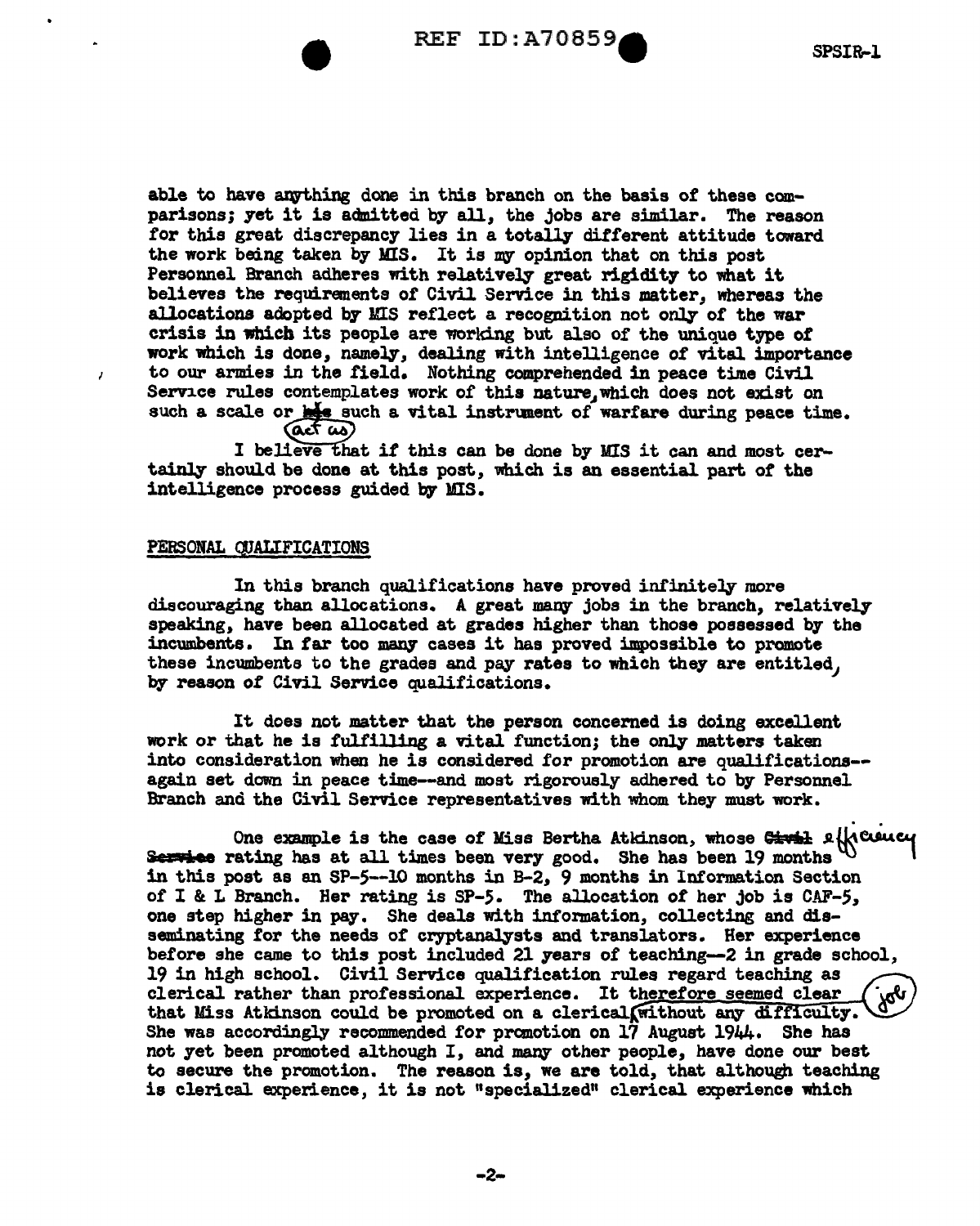

would quality her tor a raise as an information clerk. This is plainly outrageous. I wish to emphasize that the case or Miss Atkinson, though extreme, is only an example of what happens with three out of four, or perhaps four out of five promotions submitted by this branch.

For another example, many people doing information clerk jobs comparable to Miss Atkinson's are young college graduates without experience. In order to qualify for a raise we are told that they must have 14 months of specialized clerical experience, which means that they must work 14 months in the Information Section in order to get one raise and an additional 14 months to get another. Personnel Branch has consistently refused to allocate these jobs ex in SP Series, or P Series, as clerical information aides, or information clerks, cryptographic, any of which would have permitted' quicker promotion. Here again, of course, is a tie-up with allocation. The real point, however, is that no matter what the allocation, rules such as these are continually enforced with rigidity.

I believe that there can be nothing more destructive to civilian morale than a feeling among the civilian personnel that they are doing the assigned job well, are entitled to promotion, have been recommended for promotion, and then are refused promotion for utterly asfinine reasons.

Another example that canes to mind is in Miss Ward's Shipping Section where one *ot* the girls is taking Spanish at night in order to quality under Civil Service rules for a raise on the job she does in an excellent fashion. Spanish has no more relation to her job than a lmowledge of home economics. I understand that the rules I have mentioned as examples are Civil Service rules. That seems to me unimportant. If the rules are wrong they must be changed or evaded so that we can do our job.

The comparison with MIS again immediately springs to mind. Miss Gosnell has told me that Major McCluney of MIS informed her that no similar troubles with qualifications were experienced there. In other words, a means for doing the job exists in qualifications as well as in allocations. Personnel officers on this post have, in my opinion, remained frightened *ot* the written rules, unimaginative and unaggressive. I personally do not know the precise way in which these things can be done but I am convinced that they can be done.

Another example is the set-up of Lt. Delpit's outfit in Detroit which he mentioned to you. There, as he said, promotions and qualifications were handled by a canmittee of section heads without recourse to rigid Civil Service rules and with the approval of Civil Service representatives.